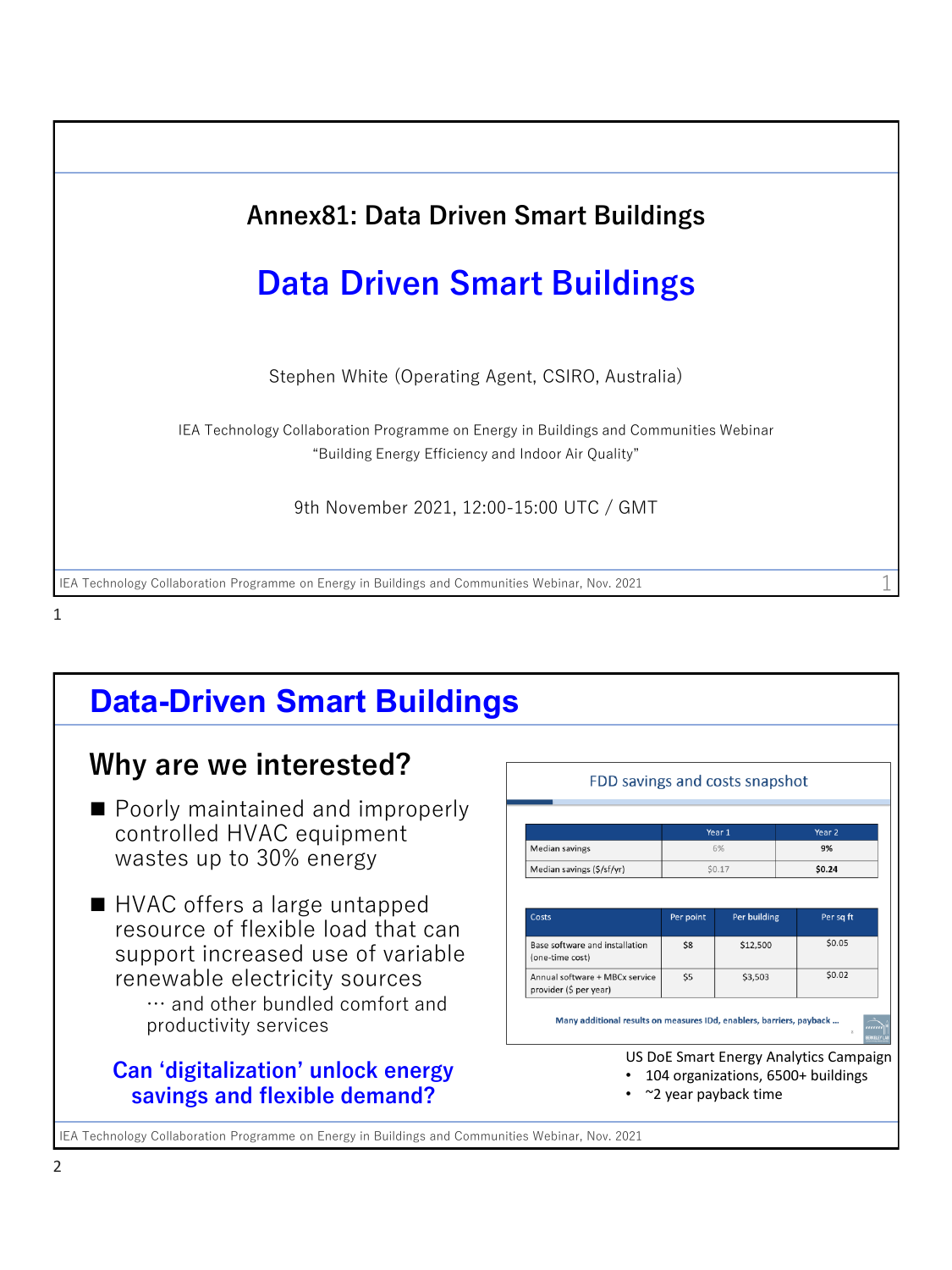#### **What is Digitalization/ Industry 4.0/ Smart-Building?** • Product dispatch • Automated settlement • Human interfaces & visualisation ▼ Twouer Fredictive Control<br>✓ Fault Detection and Diagnosis • AI/ML ✓ Grid Interactive Buildings • Data federation • Semantic data models • Access controls • Energy meter • IoT sensors and devices • BMS • Geospatial ✓ Model Predictive Control **"Platform" for multi-stakeholder participation Energy Management Information System (EMIS) Transparency** IT tools & maths **Interactivity Machines**

IEA Technology Collaboration Programme on Energy in Buildings and Communities Webinar, Nov. 2021

3

# **Barriers to realising savings from digitalization**

#### **Data/System Integration Barriers**

- Poor hardware/software interoperability
- Lack of standards for managing data
- Cyber security, privacy and data-leakage fears
- IT dept. engagement and conservative industry structure

#### **Skills Barriers**

- Lack of system-integration skills
- Diverse hardware/software implementation practices

#### **Commercial Barriers**

- Commercial lock-in/ purchasing fears
- Siloed product offerings
- Lack of innovation/ narrow range of services
- Lack of clarity regarding the value for stakeholders

#### technologies?  $_{\rm 500}$ dotta ombitogy lock stondards cyber security fears Dota labelling lack of use cases lack of real data High cost, especially due to engin Horror storie Losk of tools

What are the barriers to smart-building

#### Poorly understood concept of a "digital-ready" building Not packaged up as a clear "product" that anyone can buy or train for

IEA Technology Collaboration Programme on Energy in Buildings and Communities Webinar, Nov. 2021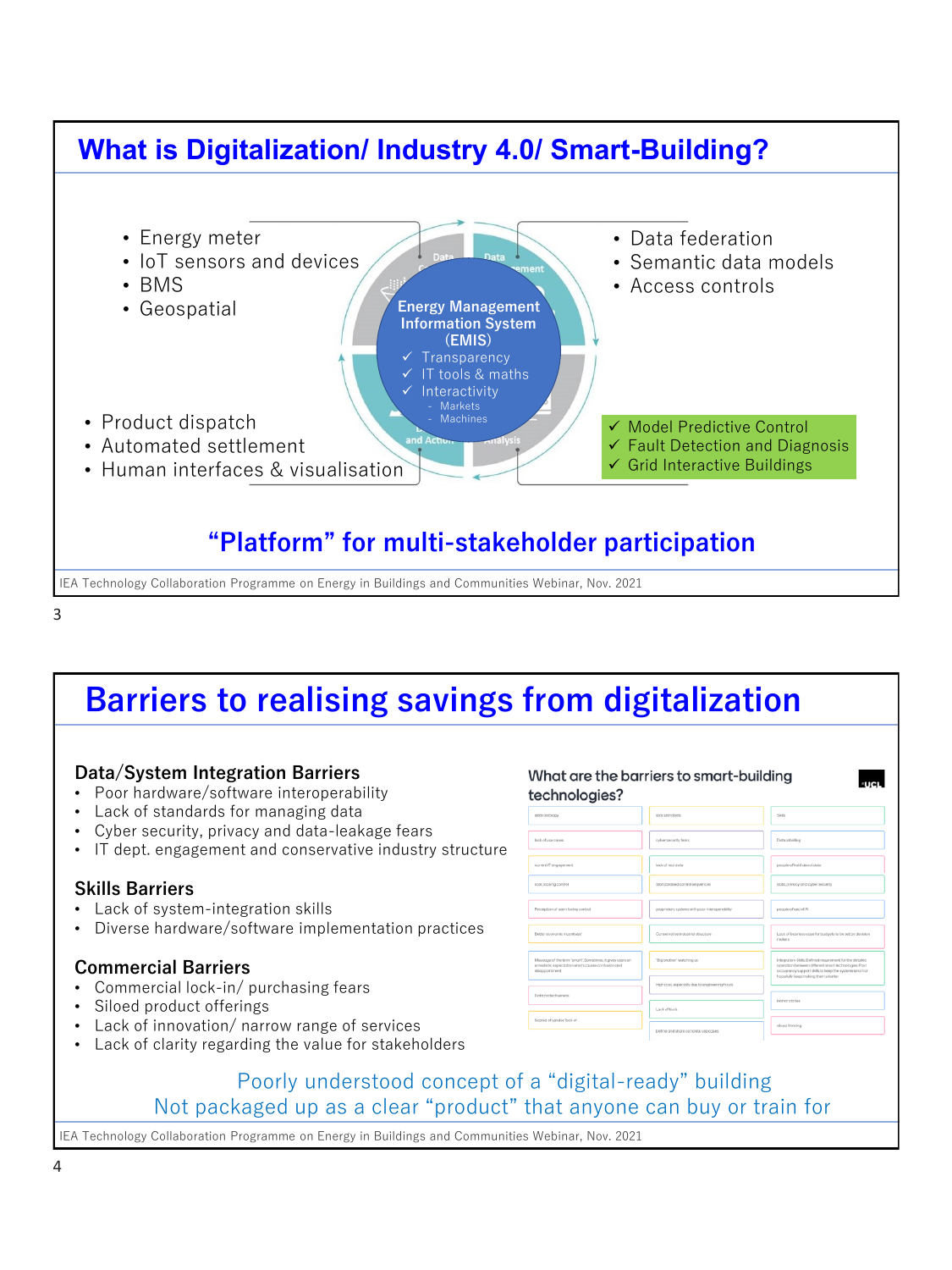

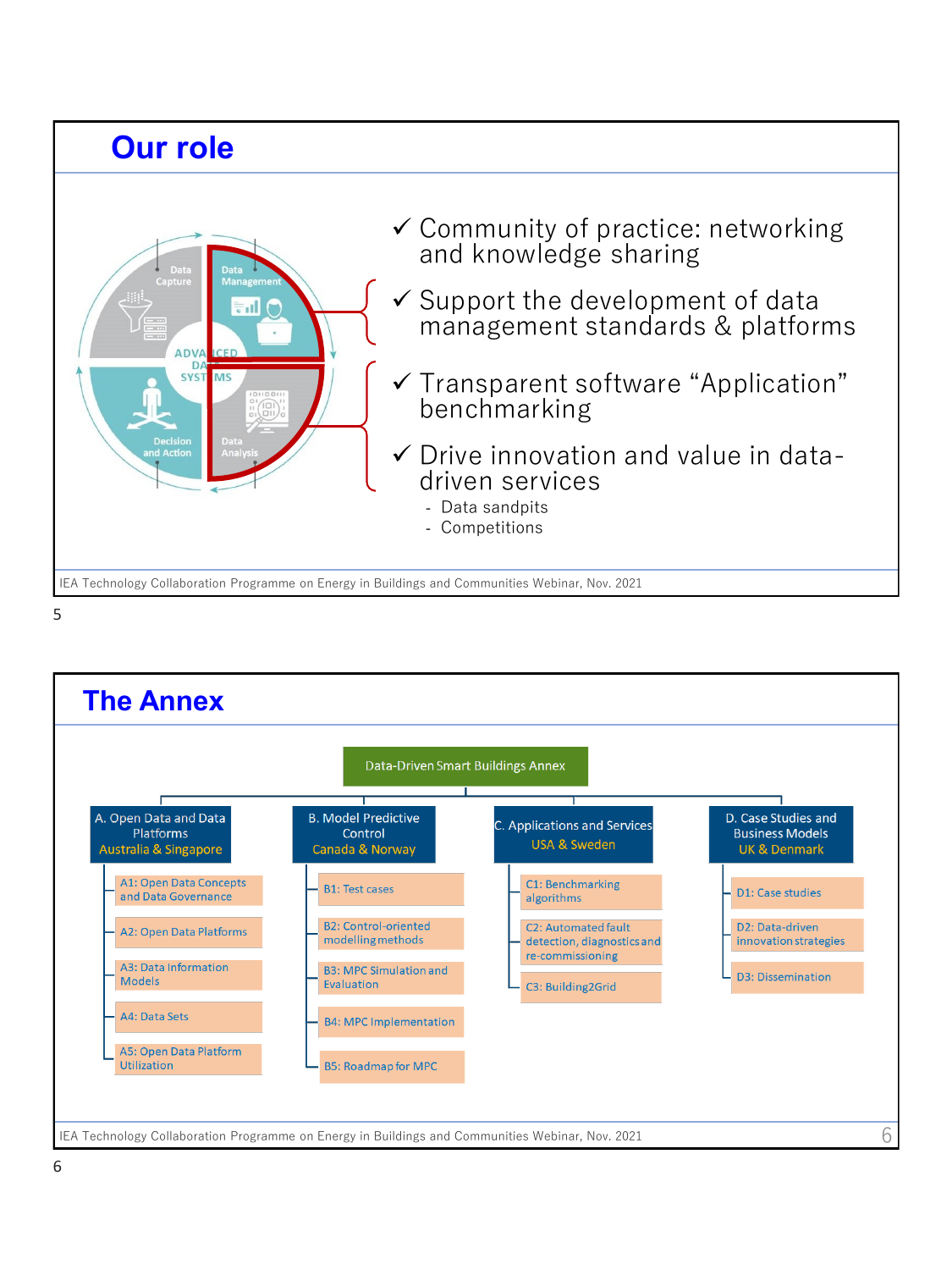



IEA Technology Collaboration Programme on Energy in Buildings and Communities Webinar, Nov. 2021